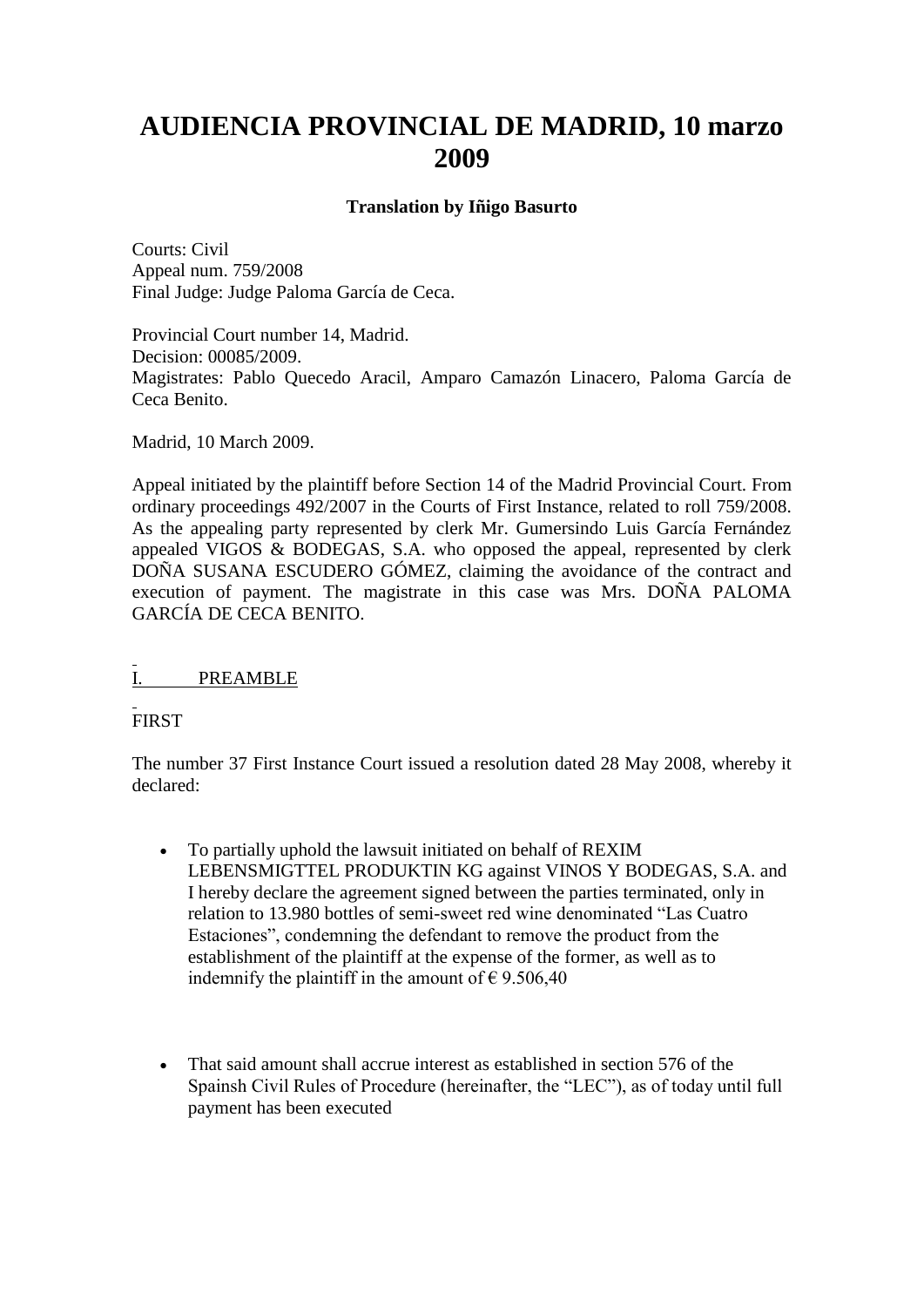• That there shall be no judgment on trial costs and expenses regarding procedural expenses."

#### **SECOND**

Having been notified the abovementioned resolution, REXIM LEBENSMIGTTEL PRODUKTIN KG filed an appeal, which was opposed by VINOS Y BODEGAS, S.A., and the procedure was finally initiated before this Court according to sections 457 and similar of the LEC.

#### THIRD

By decision of this Section, deliberation, vote and resolution was agreed on 3 March 2009.

#### FOURTH

All legal rules of procedure have been duly followed in relation to the present proceedings.

## II. LEGAL BACKGROUND

## FIRST

The lawsuit filed by REXIM LEBENSMIGTTEL PRODUKTIN KG (Rexim) against VINOS Y BODEGAS, S.A., pursued the avoidance of the sales contract concluded between the parties on the basis that the goods purchased by the plaintiff were not fit for the purpose, as well as the condemn to VINOS Y BODEGAS, S.A. to remove at its expense the unfit remaining deposited goods and to indemnify the plaintiff in the amount  $\epsilon$  37.900,12 for breach of contract, plus expenses derived from the deposit of the goods until effective removal, plus legal interests accrued from the filing of the lawsuit, until full payment is executed. During the course of the proceedings, the claim was subsequently reduced to  $\epsilon$  20.076,12. All the above, taking into account that, on 4 September 2003, Rexim issued an order to purchase 20.160 bottles of red semi-sweet wine "Las Cuatro Estaciones", that were distributed among its customers. On 4 September 2003, Rexim issued a second order to purchase 20.880 at the price of  $\epsilon$  0,68 per bottle, for a total price of  $\epsilon$  14.198,40. The price was duly paid and invoiced on 2 March, and the goods were received on 5 March. During the distribution of the goods, claims began to be received and some goods were sent back due to the deficient quality of the product. As a consequence, Rexim was obliged to reimburse the price of 5,197 bottles returned. This fact motivated subsequent claims by phone to Vinos y Bodegas, S.A. In response to the first claim received in writing dated 15 October 2004, Vinos y Bodegas, S.A. answered not denying the deficiencies of the product (recognized sterilization with sorbic acid). The second claim in writing was made on 8 November and announced the return of 13.980 deficient bottles still stored. Vinos y Bodegas, S.A. agreed orally to the return, however the return was expected to take place on 29 November 2004, however Vinos y Bodegas, S.A. finally refused to receive the bottles in breach of the abovementioned agreement. Said refusal was the consequence of Rexim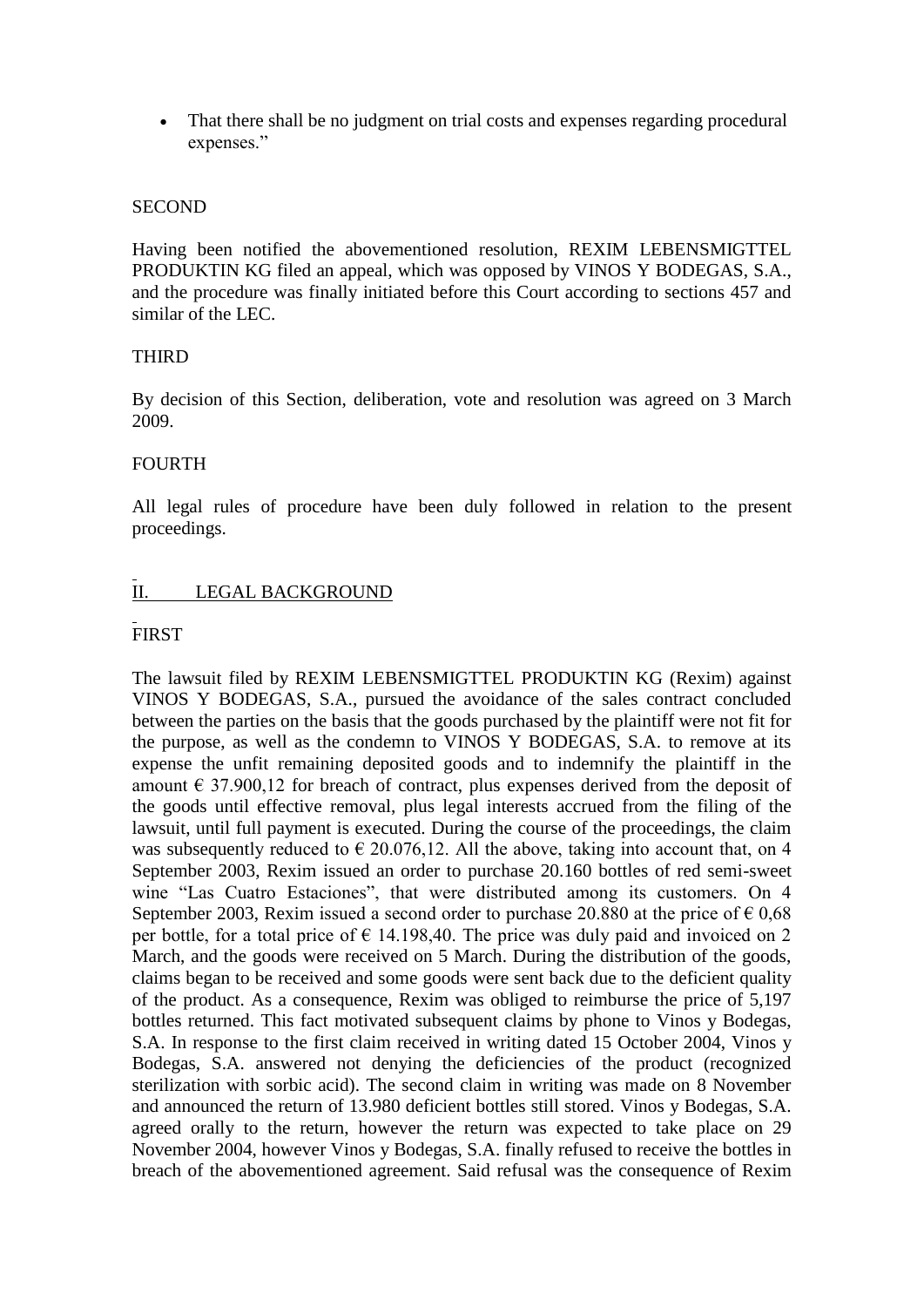not renouncing to its right to exercise any further claim. Between 6 and 15 December, cross communications took place, where Vinos y Bodegas, S.A. never recognized its responsibility. On 20 December 2004, the parties agreed to ask for an expert's opinion on the quality wine, more precisely to assess the presence of benzoic acid in the wine; something which had previously been denied by Vinos y Bodegas, S.A. by fax on 10 January 2005. The examination performed by the laboratory Dialab Schnabel concluded that the samples contained Benzoic acid, not allowed for the wine enologic treatment. The presence of benzoic acid was communicated to the defendant without response and was corroborated by means of analysis carried out by a technical advising company for vinicultures, called SERVINO.

#### **SECOND**

The decision issued in first instance starts rejecting the expiration of the limitation opposed by the defendant because, as the decision confirms, the action filed by the defendant is the avoidance of the contract by fundamental breach of the seller, in the terms stated by the United Nations Convention on Contracts for the International Sales of Goods (CISG), adopted in Vienna, 11, April, 1980, and incorporated to Spanish Law by means of an Adhesion Instrument on 17, July, 1990, which article 39.2 states that the "buyer loses his right to claim if he does not give the seller notice thereof, at the latest, within a period of two years from the date on which the goods were actually handed over to the buyer, unless this time-limit is inconsistent with a contractual period of guarantee". The First Instance Court considered, in the present case that, Rexim Lebensmittel Produktion KG had given notice to the seller before the aforementioned period and also brought the suit within the general period of 15 years stated by the article 1964 of the Civil Code. This argument is only applicable to the second order of wine supplied by Vinos y Bodegas, S.A, but not to the first, delivered on 4 September 2003, provided that in the first order two years period has passed without making any claim.

With regard to the core issue raised and, after considering the evidence collected during the process, the decision states that the plaintiff has not proved that, at the time the wine was supplied to its clients, any claims were lodged or the goods were returned. In addition, the decision states that Rexim did not reflect the truth in the facts described in the claim by which Rexim was supposed to keep in deposit the goods to be returned and refusing to claim the expenses incurred for such deposit. The decision declares undisputed, pursuant to the analyses considered along the with the process, that the wine was defective due to its high level of acid and the vinegary taste, and also because the wine contained a non-authorised additive, the benzoic acid, recognizing the plaintiff's right to file the action for the rescission of the contract. Likewise, it is asserted Rexim´s right to be indemnified for the price of those bottles which amounts to EUR 9,509.4. Nevertheless, it is not asserted Rexim´s right to be indemnified for the expenses incurred transporting the bottles in the amount of EUR 21.634 because the decision to return the bottles to the seller's place of business was due to a plaintiff's unilateral decision. It is not granted either, the right to recover the expenses derived from the chemical analysis of the wine in the amount of EUR 1.695,92 because the report issued does not amount to expert evidence. Besides, it is not granted the right to recover the lost profits, due to the lack of commercialization, for a total amount of EUR 6,710.4, taking into account that article 74 of the United Nations Convention on Contracts for the International Sales of Goods states that "such damages may not exceed the loss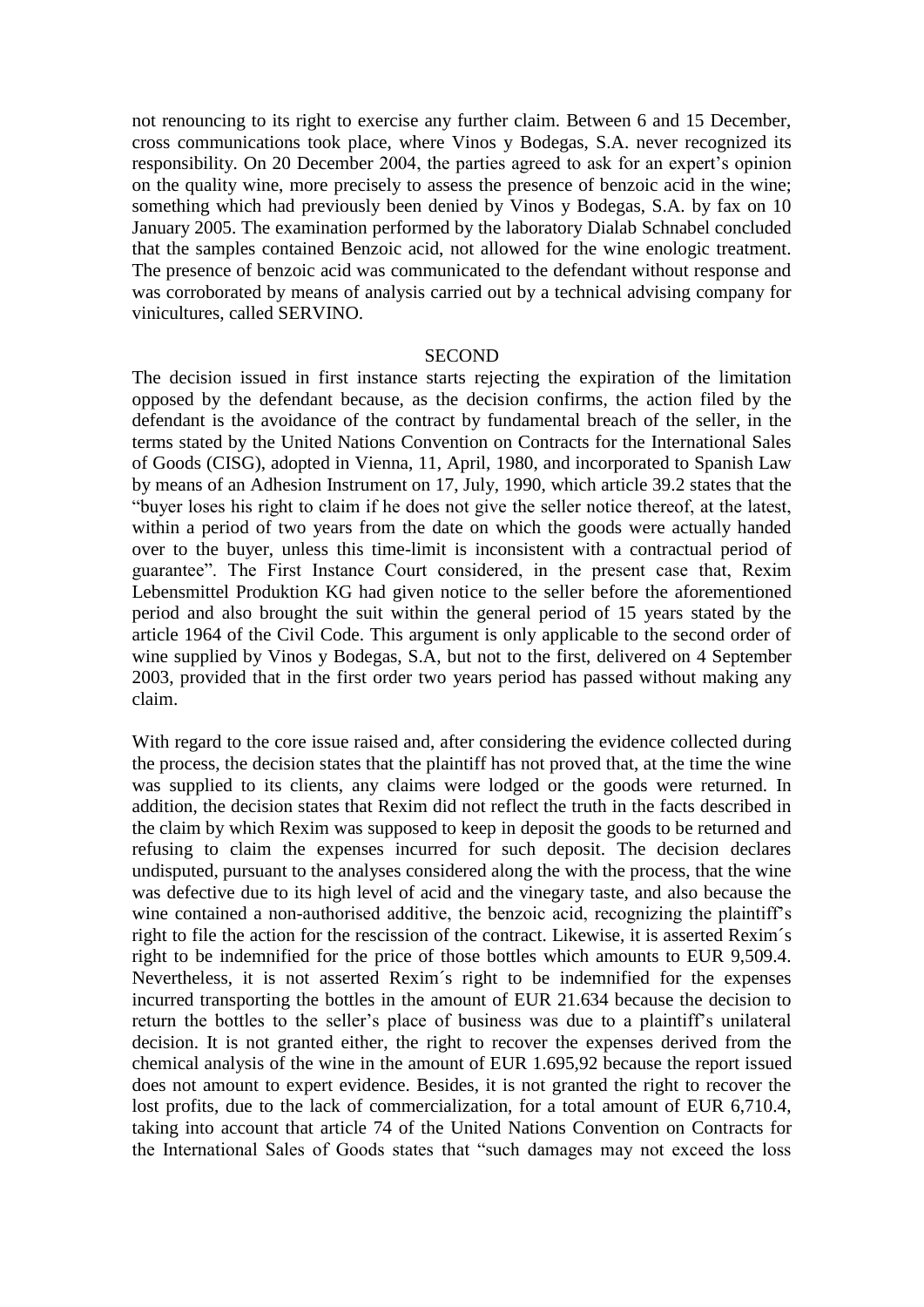which the party in breach foresaw or ought to have foreseen at the time of the conclusion of the contract"

For all of the above mentioned, the decision partially asserts plaintiff's claim, without any reference to the courts costs and attorney's fees.

#### **THIRD**

Rexim Lebenmittel Produktion KG appealed against the judicial decision issued in first instance, arguing that the decision states that the action filed by Rexim for the first order of defective bottles of wine was brought beyond the deadline. Said order was delivered on 4 September 2003, and the Court based its decision on the two years period established in the article 39.2 of the CISG. Nevertheless, Rexim does not include any reference in its claim related to the first order and only refers to the second, delivered on 4 February 2004.

The issue raised by the plaintiff is trivial, providing that, as the appellant accepts, the judicial decision only covers the second order (4 February 2004) and it does not influence in the first order delivered by Vinos y Bodegas, S.A. But in any event, it is the plaintiff who raised the issue concerning the alleged low quality in nine bottles of wine included in the first order through the narrative of the facts of the case.

#### **FOURTH**

Rexim alleges an error in the way the evidence was assessed, particularly the reasoning used by the Court in its decision concerning the lack of written documents supporting the claims and the returning of the goods made by its final clients. It also contests the non performance of the examination by Rexim´s representative, who was proposed but eventually rejected by the defendant, Vinos y Bodegas, S.A. Through this witness statement, Rexim would have justified those claims and returned the goods.

The argument is once again irrelevant. In first place, because the defective quality of the wine is undisputed according to the tests attached to the present procedure. These must be considered as fully uncontested evidence of a scientific character. Furthermore, it shall not be contested by any other secondary means such as the claims and the returning of the goods made by Rexim´s clients. In second place, because the declaration of the legal representative of Rexim would not have ever been sufficient to prove the existence of those claims (nor any other positive fact for the benefit of said entity), according to section 316.1 of the LEC, which only provides certainty to "facts" recognized as such by one party if he was personally involved and such certainty is entirely harmful for him". With regard to the remaining facts, the common sense rules do not recommend to attribute certainty to a disputed fact by the mere interested declaration of the party to which the fact benefits.

#### **FIFTH**

In the following appeal ground, it is explained an absence of intention by Rexim to abstain from relying on the truth of the recital of facts with regard to the deposit of the wine, and with regard to the amounts claimed for that purpose on the lawsuit, which were later renounced.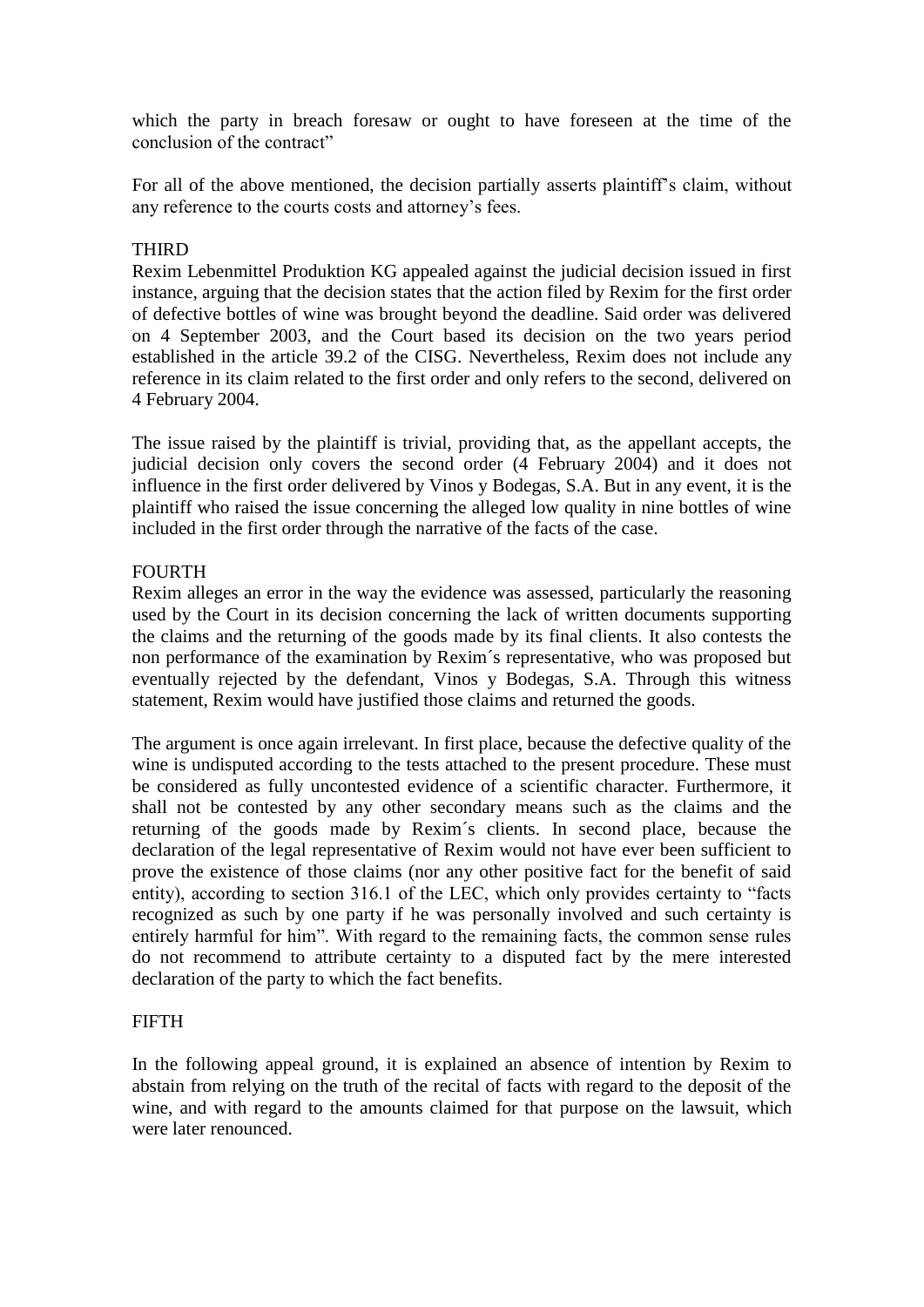According to the argument of the appealing party, initially, the amounts claimed related to the storing expenses of the defective bottles of wine for a total of EUR 7.394,71 for the weeks from 38 of 2004 to 4 of 2005, of EUR 6.909,54 during weeks from 5 of 2005 to 19 of 2006, and the amount of EUR 3.519,75 during weeks from 20 of 2006 to 5 of 2007, all of them renounced to in the first audience and in the ordinary proceedings, alleging a quantification error.

According to the present proceedings, such expenses never took place. In the resolution it is not assessed an intentional alteration of the truth by Rexim, and it is only established that the existence of such expenses was in fact uncertain. Once again, the issue is irrelevant for the present proceedings and for the appeal, due to the fact that the claim was renounced to and the renounce admitted, without appreciating procedural bad faith or wilful misconduct by the appellant.

#### SIXTH

The appealing party challenges the argument of the contested resolution that dismisses the claim of damages in relation to the transportation expenses for the return of the defective wine to Vinos y Bodegas, S.A., and the expenses incurred for the issuance of a report on the quality of the wine by the German laboratory Dialab Schnabel. With regard to this issue, the resolution argues that the decision to transport the goods to Spain after assessing the defective quality was unilaterally adopted by Rexim. However, the appealing party considers that the agreement to return the wine is undisputed. Furthermore, this party considers that the return of the goods is well established in sections 8 and 9 of the CISG, which consider that "in determining the intent of a party or the understanding a reasonable person would have had, due consideration is to be given to all relevant circumstances of the case including the negotiations, any practices which the parties have established between themselves, usages and any subsequent conduct of the parties", and that "the parties are bound by any usage to which they have agreed and by any practices which they have established between themselves". "The parties are considered, unless otherwise agreed, to have impliedly made applicable to their contract or its formation a usage of which the parties knew or ought to have known and which in international trade is widely known to, and regularly observed by, parties to contracts of the type involved in the particular trade concerned".

According to this claim, it is undisputed that Rexim announced Vinos y Bodegas, S.A. the return of 13.980 useless bottles of wine. Rexim arguments that there was a valid verbal agreement for the return of the goods, which motivated the return of the goods to the sellers warehouse in Ciudad Real where, however, the reception of the goods was refused. The plaintiff points out that said refusal was the consequence of the plaintiff not accepting to renounce to all actions against the seller.

The problem is not the efficacy of the described verbal agreement, but the demonstration that in fact the transportation of the goods was agreed between the parties. In this respect, only the unilateral declaration of the plaintiff is available, expressly denied by the defendant (the legal representative of Vinos y Bodegas S.A. maintains that he never agreed to the return of the goods, and this could not be agreed by the company since there was nobody with sufficient power to execute such agreement but the legal representative. Neither the reception was agreed nor notice was taken of the bottles of wine returned in Ciudad Real). Consequently, according to the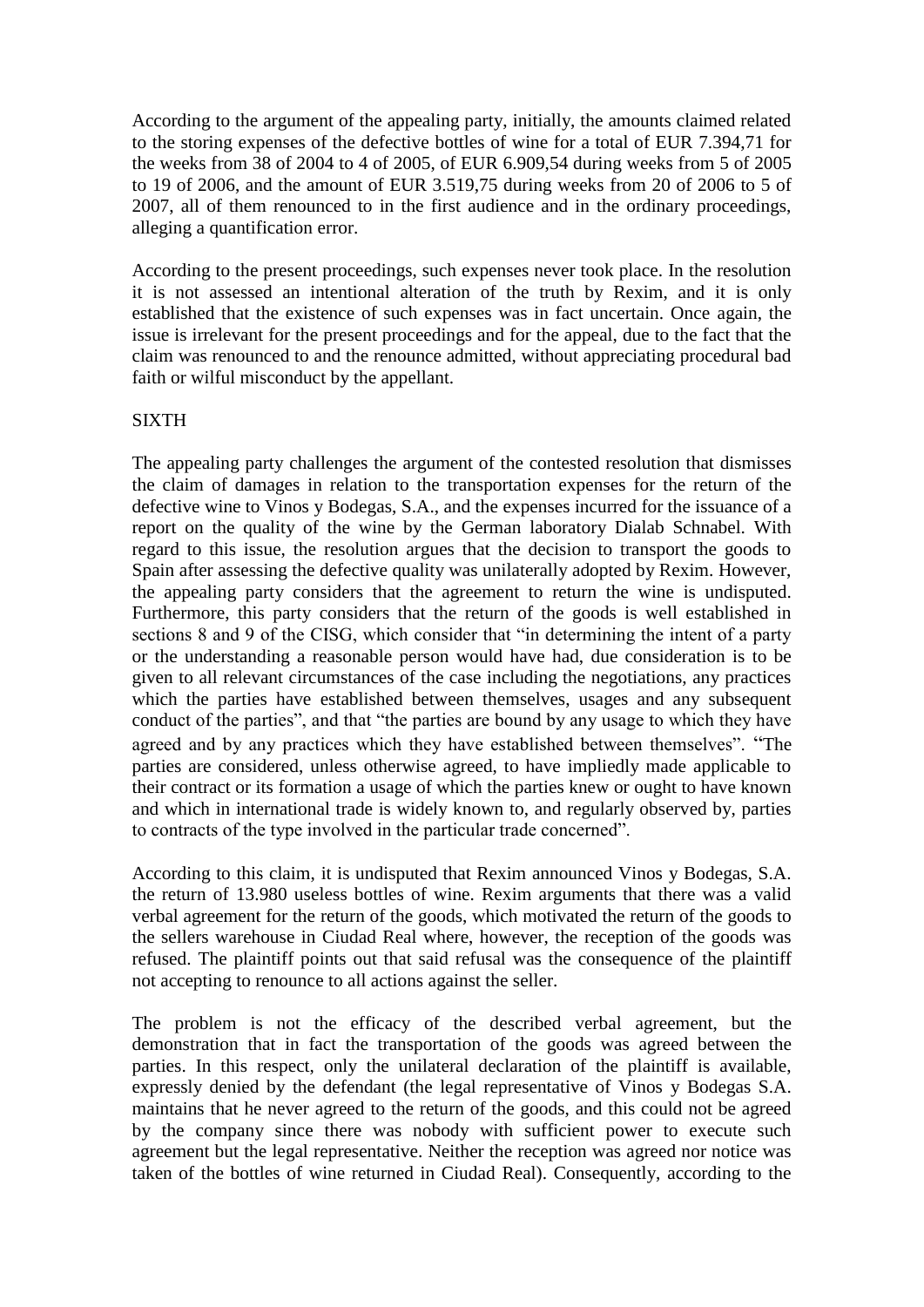contested resolution, there is no proof of an agreement between the parties to return the goods. It is then an expense exclusively decided by the appealing party, which use or necessity has not been proved, therefore it cannot be claimed against the seller.

The return of the defective goods cannot either be qualified as "reasonable" to be borne by the seller according to articles 8 and 9 of the CISG. Being goods that cannot be sold, there is no cause that would oblige their transport from Rexim place of business to the warehouse of Vinos y Bodegas S.A. in Ciudad Real, nor the impossibility or the higher cost of destroying or rejecting the goods in the place where they were sitting.

### **SEVENTH**

The appealing party is properly including within the damages, among others, the expenses derived from an expert's opinion analysis of the wine by the laboratory Dialab Schnabel. As mentioned by the contested resolution, such analysis cannot be considered as a procedural expert report, neither its cost can be included as a judicial expense. However, the issue is not to consider the report as equivalent to a procedural experts opinion, nor as a preparatory report of the procedure, but to consider it as a measure to test the quality of the wine to which Rexim was obliged to in a purely contractual relationship, extra procedural, as the only mean to asses the defective quality of the goods, and even the potential harmful effect for consumers, as well as in order to claim Vinos y Bodegas S.A. for the consequences of the breach of the contract. Therefore, the claimed expense, directly derived from the breach of contract attributed to Vinos y Bodegas, S.A. shall be borne by the seller.

#### **EIGTH**

Finally, in order to recognize Rexim a right to damages for the loss of profit, equivalent to the gain not obtained because the wine could not be commercialized, due consideration is to be given to articles 74 and 76 CISG mentioned in the contested resolution, i.e; it depends on whether the lost suffered "was foreseen, or could have been foreseen, at the moment of the conclusion of the contract" by the breaching party.

Contrary to the contested decision, it is accepted that the loss suffered for such event was certainly foreseeable at the time of the conclusion of the contract. Vinos y Bodegas, S.A. knew that the wine had been added benzoic acid, and as a merchant in the sector knew the inappropriateness of adding such product to the wine. Therefore, it was fully foreseeable for him the possibility to sell the wine to third parties and as such the loss to be suffered by Rexim, who had the condition of a wholesaler and not of a consumer and based its profit on the resale of the wine. Accordingly, the defective quality of the wine evidenced the potential cause of consequential damages.

### NINTH

It can not be assessed the alleged recklessness by Vinos y Bodegas, S.A. attributed by the appealing in relation to litigation expenses condemn according to section 394.2 L.E.C. The recklessness of the parties shall be assessed on grounds of the procedural behaviour of the parties by way of their opposition, despite the lack of a truthful or arguable basis, with the consequence of creating a larger damage to the counterparty than the one reasonably admissible. In this case, the behaviour of the defendant cannot